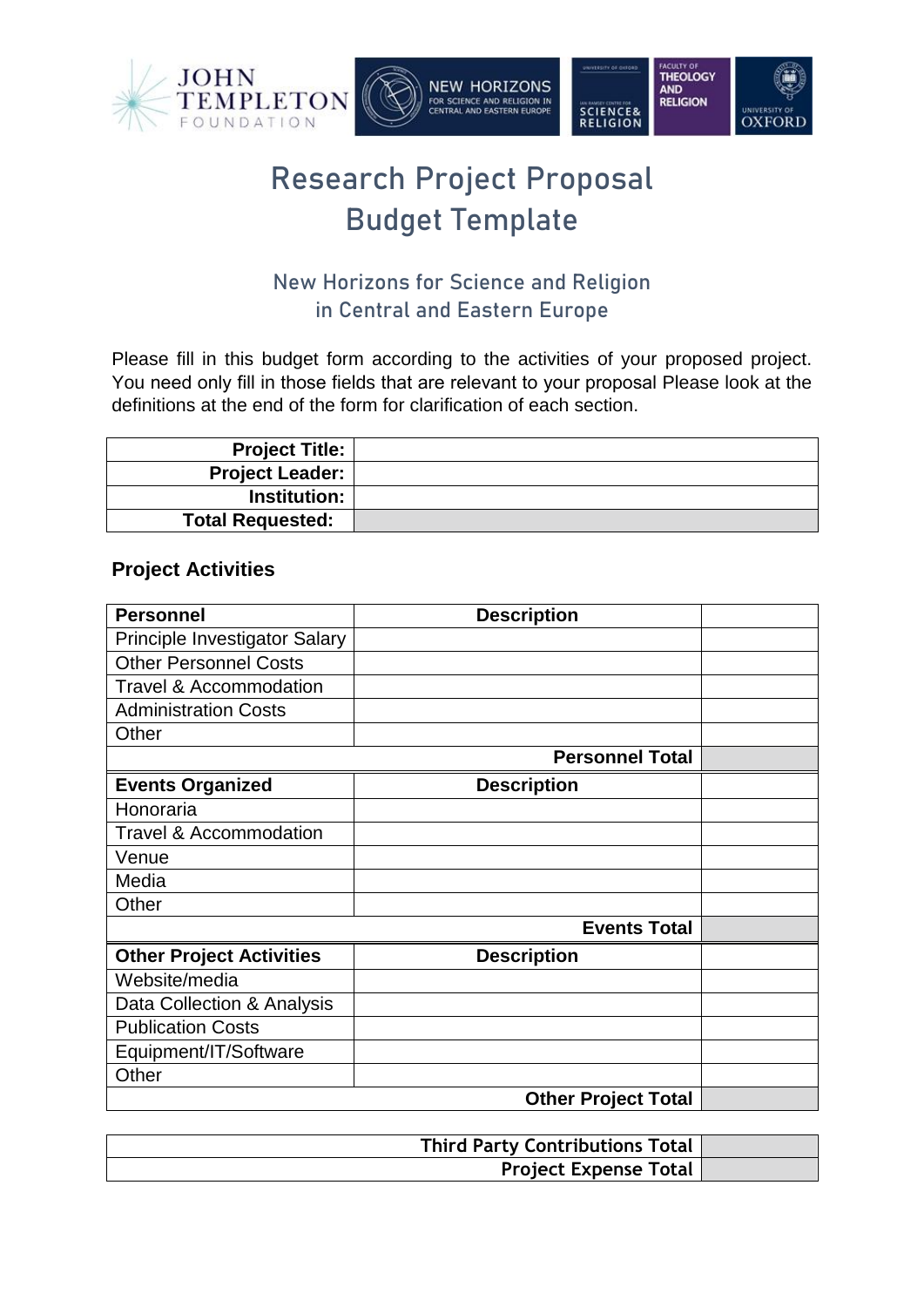## **Definitions for filling in the budget template**

| <b>Personnel Costs</b>                                 |                                                                                                                                                                                                                                                                                       |
|--------------------------------------------------------|---------------------------------------------------------------------------------------------------------------------------------------------------------------------------------------------------------------------------------------------------------------------------------------|
| Principle Investigator<br>Salary                       | Remuneration for the project leader, or part or whole salary<br>replacement at home institution for the duration of the project.                                                                                                                                                      |
| <b>Other Personnel Costs</b>                           | Payments to individuals involved in the project activities such<br>as consultants, post-doctoral researchers, research assistants<br>etc.                                                                                                                                             |
| <b>Travel &amp; Accommodation</b>                      | Reasonable air or rail fare, car allowances, and overnight<br>accommodation for project PI, and project team. Please note<br>that the IRC will not cover first class or business travel.                                                                                              |
| <b>Administration Costs</b>                            | Overheads of institution receiving the grant for financial<br>administration, or any costs related to outsourced financial<br>administration. (Please discuss this with your institution.)                                                                                            |
| Other                                                  | Any other personnel costs expected for your project not<br>including those covered below.                                                                                                                                                                                             |
| <b>Events Organized by</b><br><b>Grantee</b>           |                                                                                                                                                                                                                                                                                       |
| Honoraria                                              | Any ex gratia payments made contributors not formally hired<br>on the project such as keynote speakers.                                                                                                                                                                               |
| <b>Travel &amp; Accommodation</b>                      | Reasonable air or rail fare, car allowances and overnight<br>accommodation, required for people attending your event.<br>Please note that the IRC will not cover first class or business<br>travel.                                                                                   |
| Venue Hire                                             | Costs related the event venue including basic hiring cost,<br>catering, parking during the course of the event etc.                                                                                                                                                                   |
| Media                                                  | Expenses related to recording an event, such as services of<br>video engineer, lighting, sound, post production editing.<br>Include also costs related to the production of any printed<br>materials (posters, programmes, name badges etc.) such as<br>graphic design, printing etc. |
| Other                                                  | Costs for any other expenses, such as those included in the<br>list below, relevant to your event(s).                                                                                                                                                                                 |
| <b>Additional Project</b><br><b>Related Activities</b> |                                                                                                                                                                                                                                                                                       |
| Website/media                                          | Costs for a project website, including (but not limited to)<br>development, and maintenance. Expenses for other media<br>including online videos, printed materials etc.                                                                                                              |
| Data Collection & Analysis                             | Costs related to collecting and analysing data. For example,<br>payments to participants in research studies, scanner time,<br>costs associated with fielding a survey, costs associated with<br>outsourced preparation or analysis of data.                                          |
| <b>Publication Costs</b>                               | Costs related to the publication of research carried out by<br>project team including monographs, articles, and translations<br>such as outsourced translation, editing services of a native<br>speaker, publisher's costs, printing costs etc.                                       |
| Equipment/IT/Software                                  | Include the costs for all equipment, IT costs, software<br>licenses, or maintenance, that will be purchased for the<br>primary purpose of your project's activities.                                                                                                                  |